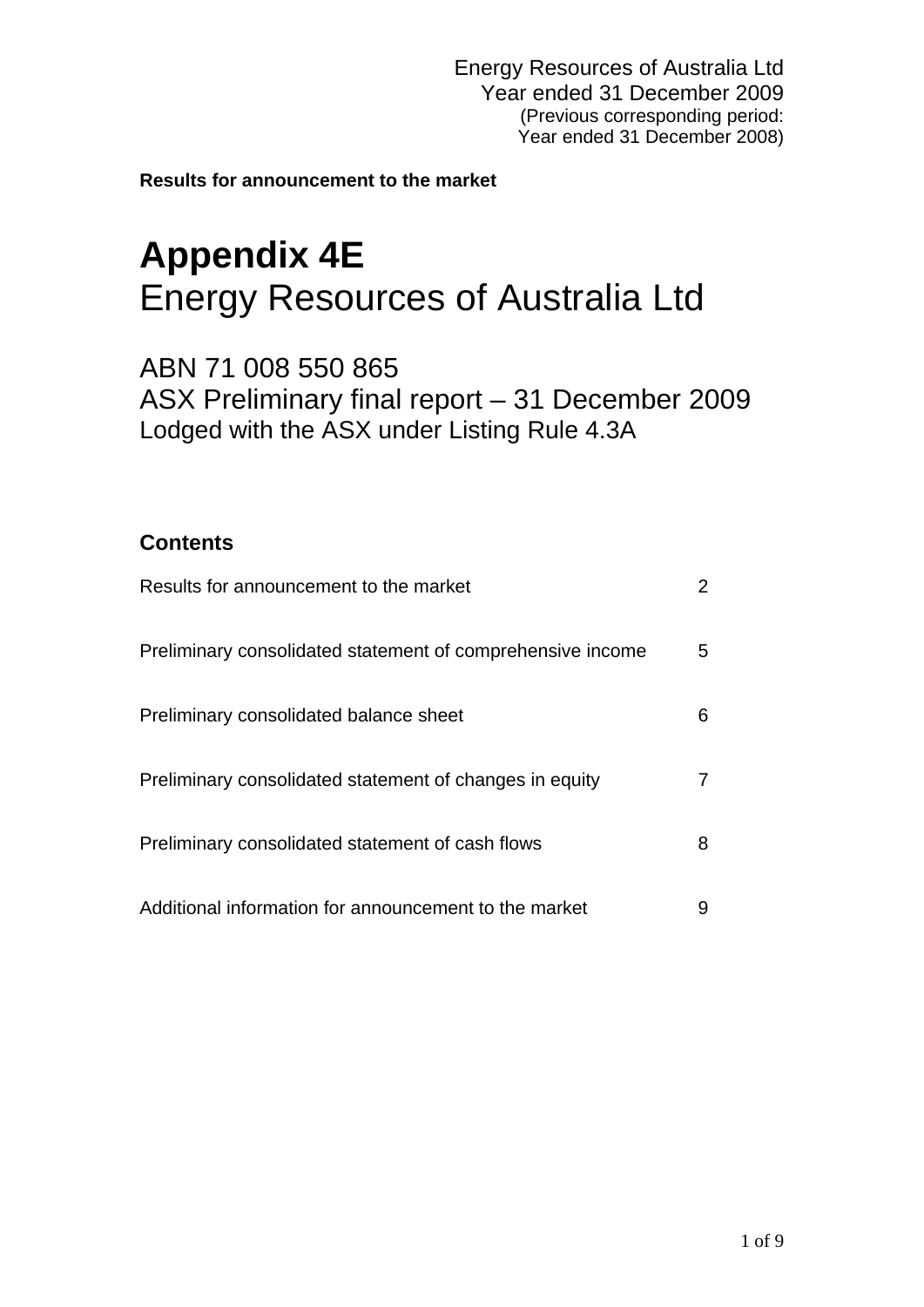### **Results for announcement to the market**

|                                                                                         |    |                                                       |    | 2009<br>\$000 | 2008<br>\$000 |
|-----------------------------------------------------------------------------------------|----|-------------------------------------------------------|----|---------------|---------------|
| <b>Revenue</b> from sales of uranium                                                    | up | 55%                                                   | to | 767,825       | 495,557       |
| <b>Revenue</b> from continuing<br>operations                                            | up | 55%                                                   | to | 780,643       | 504,050       |
| <b>Profit/(loss)</b> from continuing<br>operations after tax attributable to<br>members | up | 23%                                                   | to | 272,574       | 221,785       |
| <b>Net profit/(loss)</b> for the period<br>attributable to members                      | up | 23%                                                   | to | 272,574       | 221,785       |
| <b>EPS</b> (cents)                                                                      | up | 23%                                                   | to | 142.9         | 116.3         |
| <b>Underlying earnings</b>                                                              | up | 129%                                                  | to | 272,574       | 118,998       |
| Dividends/distributions                                                                 |    | Amount per security<br>Franked amount per<br>security |    |               |               |

| <b>Record date</b> for determining entitlements to the dividend | 19 February 2010 |
|-----------------------------------------------------------------|------------------|
|                                                                 |                  |

Final dividend **100%** 

These financial results have been prepared in accordance with the Australian equivalent to International Financial Reporting Standards (AIFRS).

### **Review of operations**

Net profit after tax for Energy Resources of Australia Ltd ("ERA") for the year ended 31 December 2009 was a record \$272.6 million (2008: \$222 million). Earnings before interest and tax (EBIT) were \$374.8 million (2008: \$318.0 million).

In 2009 underlying earnings of \$272.6 million were the same as net profit after tax. In 2008, underlying earnings were \$119 million, with net profit benefiting from an insurance settlement related to events in 2006 and 2007 partially offset by exchange losses on US dollar debt.

| Reconciliation of net earnings to underlying earnings |       |        |
|-------------------------------------------------------|-------|--------|
| All after tax figures in $$$ million                  | 2009  | 2008   |
| Profit for the year                                   | 272.6 | 221.8  |
| Non-recurring income/(expenses)                       |       |        |
| Insurance recoveries                                  |       | 131.4  |
| Exchange gains/(losses) on US dollar debt             |       | (28.6) |
| Total excluded from underlying earnings               |       | 102.8  |
| Underlying earnings                                   | 272.6 | 119.0  |
|                                                       |       |        |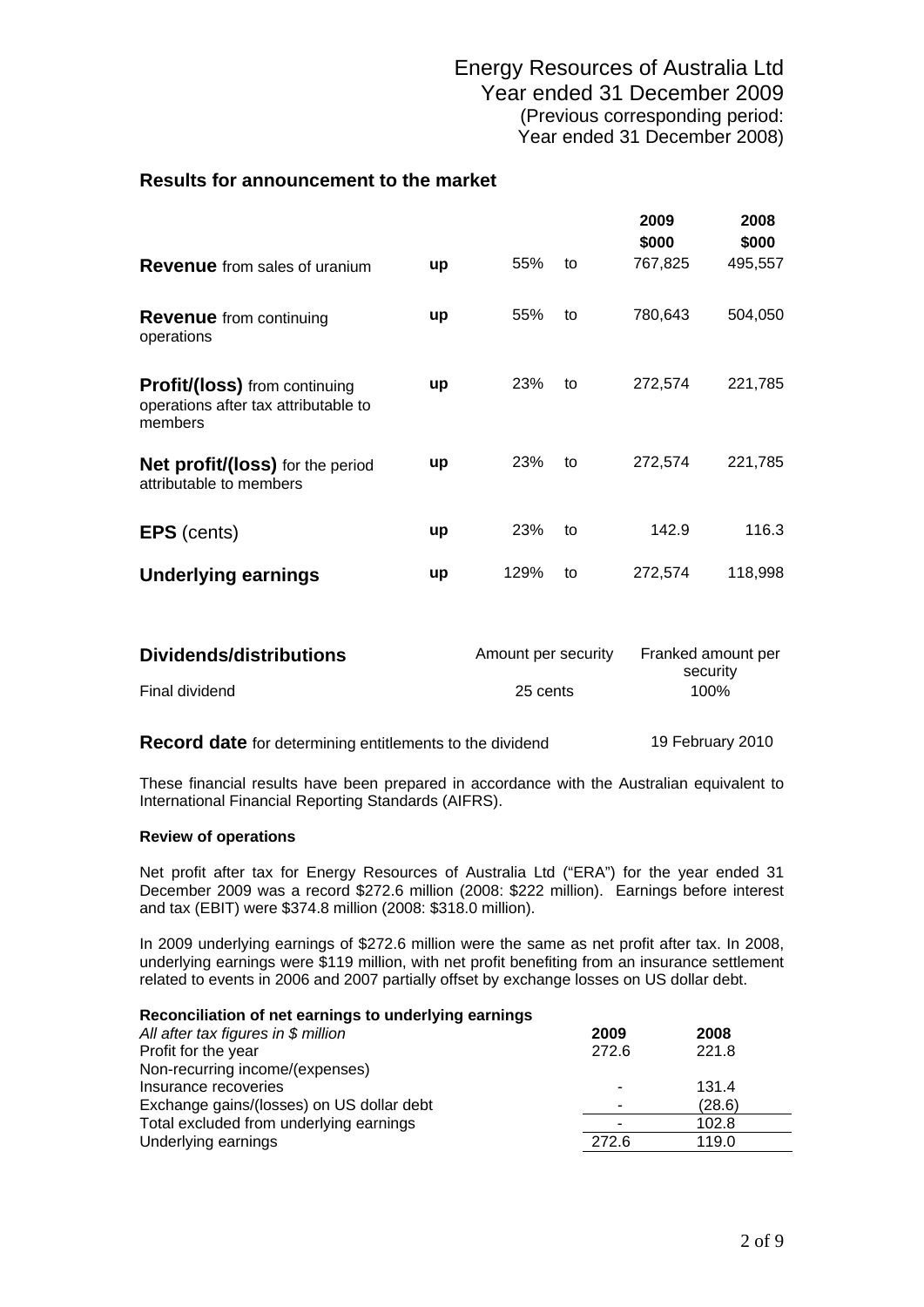### **Results for announcement to the market**

Sales of uranium oxide for the year were 5,497 tonnes (2008: 5,272 tonnes), the third highest in ERA's history. Revenue from the sale of uranium oxide for the year was a record \$767.8 million (2008: \$495.6 million), while total revenue and other income rose to a record \$780.6 million (2008: \$691.8 million).

Revenues from the sale of uranium oxide increased by \$272.2 million when compared with 2008 mostly due to an increase in the average realised sales price. The average realised sales price of uranium oxide was US\$50.84 per pound (2008: US\$32.53 per pound). ERA's average realised sales price is only partially influenced by current market prices due to its diversified portfolio of contacts containing a range of pricing mechanisms. At the end of December 2009, the average spot market price was US\$44.50 per pound (2008: US\$52.50 per pound) and the average of the long term price indicators was US\$61.00 per pound.

Employee, contractor, royalties and depreciation expenses were higher in 2009 compared to 2008, partially offset by savings in raw materials and consumables. Significant savings were seen in borrowing costs due to ERA's strong cash position in 2009 and the absence of the adverse exchange impact from the US denominated debt seen in 2008. ERA remained debt free in 2009.

All remaining forward exchange contracts were exercised in January 2009. No new currency exchange contracts were entered into during the year. ERA's average realised exchange rate on sales revenues was US 80.5 cents in 2009, against US 79.3 cents in 2008.

Production in 2009 of 5,240 tonnes was in line with production from previous years (2007: 5,412 tonnes; 2008: 5,339 tonnes). The 2009 annual production was achieved due to consistently strong performance in the processing plant through the year.

Capital spending was lower in 2009, reducing to \$33.7 million (2008: \$166.8 million), with projects completed including ERA's investment in a further tailings dam lift, enhancements to the water treatment plant and improvements to the tailings systems.

### **Sustainable Development**

During 2009, ERA achieved record safety performance with a 33 percent decrease in the All Injury Frequency Rate to 0.68 per 200,000 hours worked, ERA celebrated the milestone of 100 Indigenous employees, and the Commonwealth Supervising Scientist confirmed the surrounding environment remained protected.

### **Exploration and Evaluation**

During the year ERA invested a pre-tax amount of \$30.3 million on exploration and evaluation (2008: \$29 million) and this was expensed to profit and loss from continuing operations.

Work has continued on the feasibility study for the proposed heap leach facility at the Ranger mine, for the extraction of 15,000 to 20,000 tonnes of uranium oxide contained in low grade mineralised material within the current pit and on existing stockpiles. ERA's draft Environmental Impact Statement for the proposed heap leach facility is expected to be submitted in 2010, as part of the formal environmental assessment process under the Northern Territory *Environmental Assessment Act* and the Commonwealth of Australia *Environment Protection & Biodiversity Conservation Act*.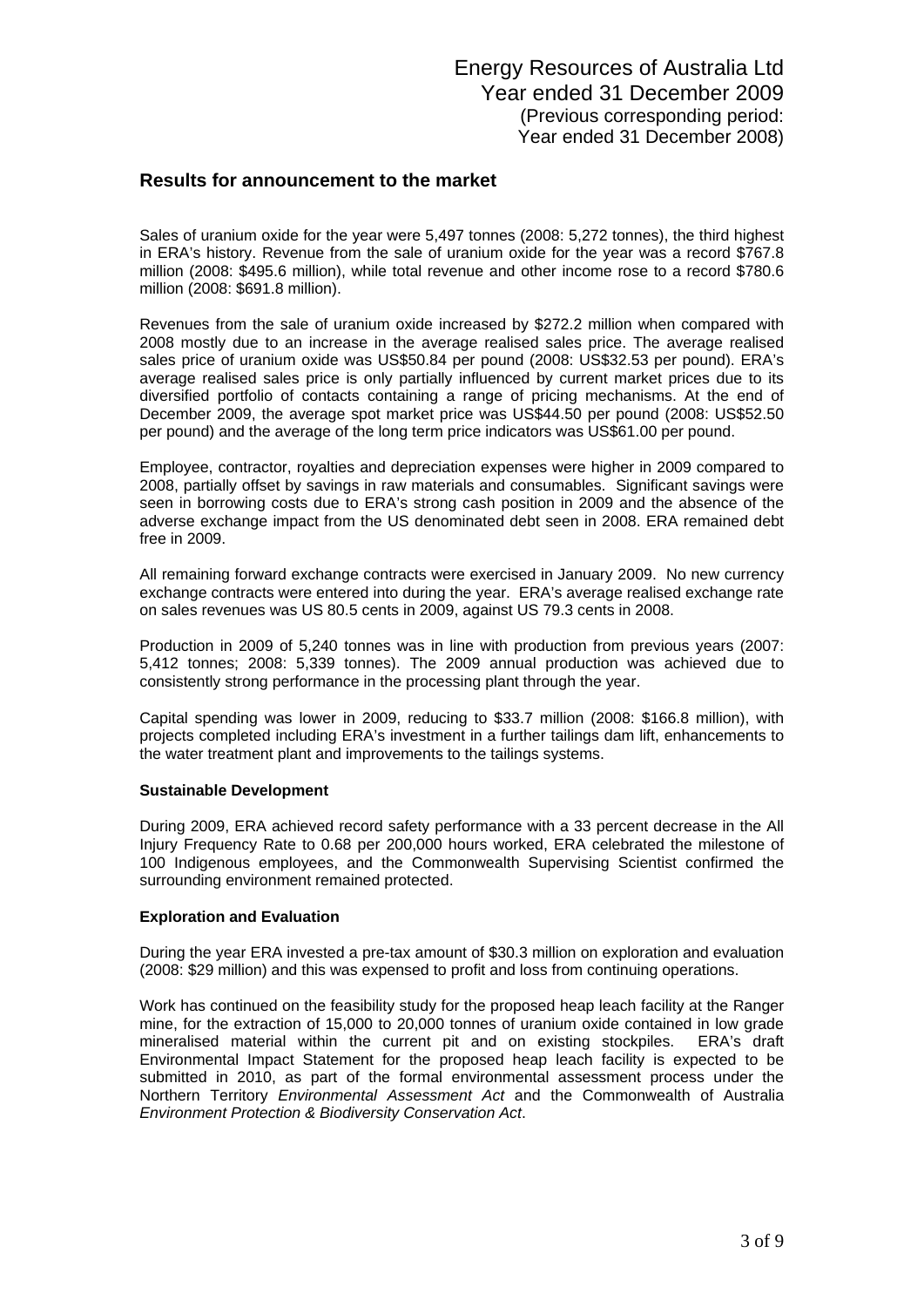### **Results for announcement to the market**

Separate studies are advancing regarding the Ranger 3 Deeps mineral resource, including the development of an exploration decline to conduct close spaced underground exploration drilling to further evaluate the extent and continuity of the resource. These studies are expected to be complete during the middle of 2010, with a decision on the development of the exploration decline to be taken thereafter.

### **Dividends**

ERA Directors have declared a final dividend for the year of 25 cents per share, fully franked (2008: 20 cents). The ex-dividend date will be 15 February 2010. The dividend will be paid to shareholders on the register at the close of business on Friday 19 February 2010 and will be paid on Friday 5 March 2010. An interim dividend of 14 cents per share (2008: 8 cents) was paid on 28 August 2009 bringing the total dividends payable to shareholders for the 2009 year to 39 cents per share, fully franked (2008: 28 cents per share).

### **Outlook**

During 2009, ERA achieved the milestone of 100,000 tonnes of uranium oxide sold from Ranger, and into 2010 will continue its record as a safe, reliable and high quality uranium producer.

While in 2010 production, sales and average realised sales price are expected to remain broadly similar to 2009, production and sales will be significantly weighted towards the second half as an effect of mine sequencing, lower grades and scheduled maintenance in the processing plant in the first half. Higher expenditure on scheduled cyclical maintenance on the mining fleet, along with the expenditure on ERA's development projects, will adversely impact earnings over the year.

Subject to final approvals, ERA has a programme of significant investments in operational, capital and development opportunities planned for 2010 and 2011, to ensure sound and successful operations at Ranger and to lay a solid foundation for the company's future. This programme includes continuing exploration activity on the Ranger lease with particular focus on the Ranger 3 Deeps mineral resource.

Despite the level of the increased dividend, ERA retains sufficient cash on hand to progress this programme of investments without immediate recourse to further financing.

In summary, the outlook for uranium mining remains bright with a strong market and sustained government and public interest around the world in nuclear energy as a critical part of the mix in a carbon constrained economy.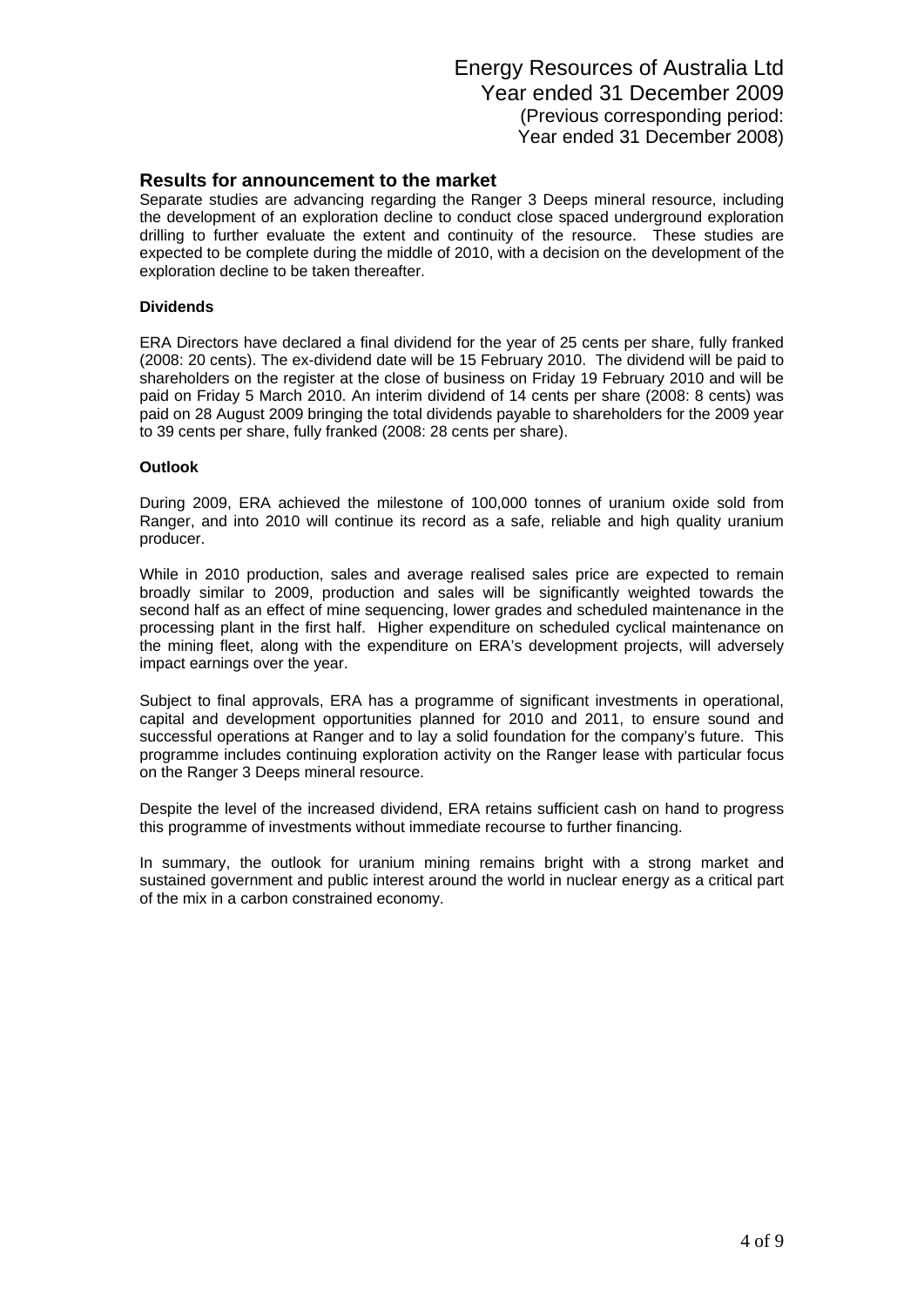# 2009 2008 \$000 \$000 Revenue from continuing operations 780,643 780,643 Other income 187,699 **Total revenue 780,643 691,749** Changes in inventories 62,881<br>
Raw materials and consumables used (120,013) (123,706) Raw materials and consumables used Employee benefits and contractor expenses (179,331) (164,539)<br>
Government and other royalties (41,650) (24,905) Government and other royalties Commission and shipping expenses (13,936) (9,166) Depreciation and amortisation expenses (66,602) (47,277) Financing costs (11,191) (56,465) Statutory and corporate expense (14,238) (11,146) Other expenses (3,120) (4,857) **Profit before income tax 382,053 312,569** Income tax expense (109,479) (90,784) **Profit for the year 221,785** 272,574 221,785 **Other comprehensive income**  Cash flow hedges (1,705) (19,191) Income tax related to components of other comprehensive income 5,757 **Other comprehensive income for the year, net of tax (1,193) (13,434)** Total comprehensive income for the year 271,381 208,351 Profit is attributable to: Owners of Energy Resources of Australia Ltd **272,574 221,785** Total comprehensive income for the year is attributable to: Owners of Energy Resources of Australia Ltd **271,381 208,351**

## **Preliminary consolidated statement of comprehensive income**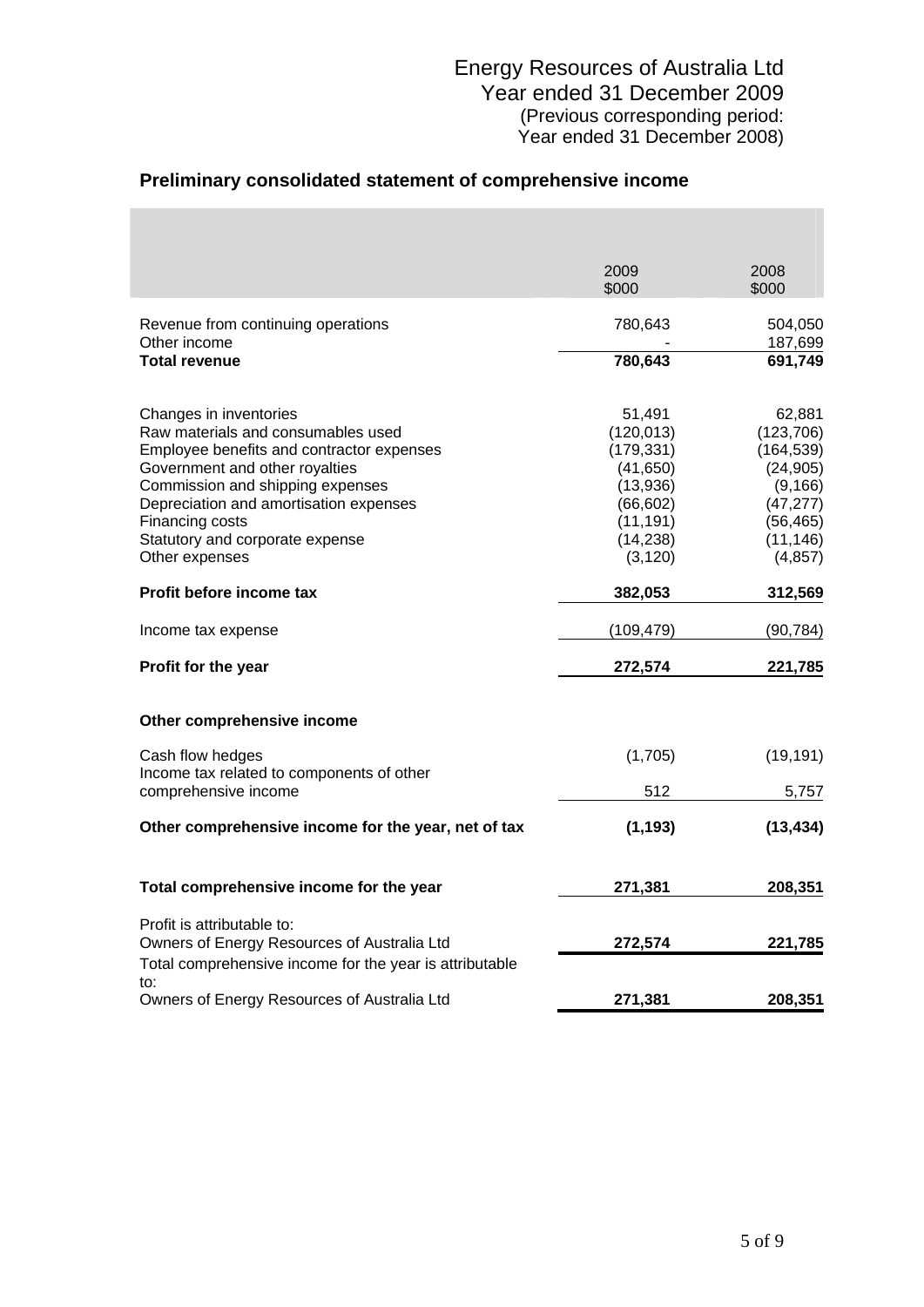# **Preliminary consolidated balance sheet**

|                                                    | 2009<br>\$000 | 2008<br>\$000 |
|----------------------------------------------------|---------------|---------------|
|                                                    |               |               |
| <b>Current assets</b><br>Cash and cash equivalents | 253,672       | 106,894       |
| Trade and other receivables                        | 60,049        | 51,930        |
| Inventories                                        | 134,376       | 116,374       |
| Derivative financial instruments                   |               | 1,705         |
| Other                                              | 921           | 711           |
| <b>Total current assets</b>                        | 449,018       | 277,614       |
| <b>Non-current assets</b>                          |               |               |
| Inventories                                        | 182,786       | 146,614       |
| Undeveloped properties                             | 203,632       | 203,632       |
| Property, plant and equipment                      | 470,425       | 490,851       |
| Investment in trust fund                           | 53,270        | 51,698        |
| <b>Total non-current assets</b>                    | 910,113       | 892,795       |
| <b>Total assets</b>                                | 1,359,131     | 1,170,409     |
| <b>Current liabilities</b>                         |               |               |
| Payables                                           | 68,888        | 80,094        |
| <b>Current tax liabilities</b>                     | 52,248        | 84,864        |
| Provisions                                         | 24,279        | 22,859        |
| <b>Total current liabilities</b>                   | 145,415       | 187,817       |
| <b>Non-current liabilities</b>                     |               |               |
| Deferred tax liabilities                           | 48,429        | 39,783        |
| Provisions                                         | 198,713       | 183,883       |
| <b>Total non-current liabilities</b>               | 247,142       | 223,666       |
| <b>Total liabilities</b>                           | 392,557       | 411,483       |
| <b>Net assets</b>                                  | 966,574       | 758,926       |
|                                                    |               |               |
| <b>Equity</b>                                      |               |               |
| Share capital                                      | 214,585       | 214,585       |
| Reserves                                           | 390,859       | 390,934       |
| <b>Retained profits</b>                            | 361,130       | 153,407       |
| <b>Total equity</b>                                | 966,574       | 758,926       |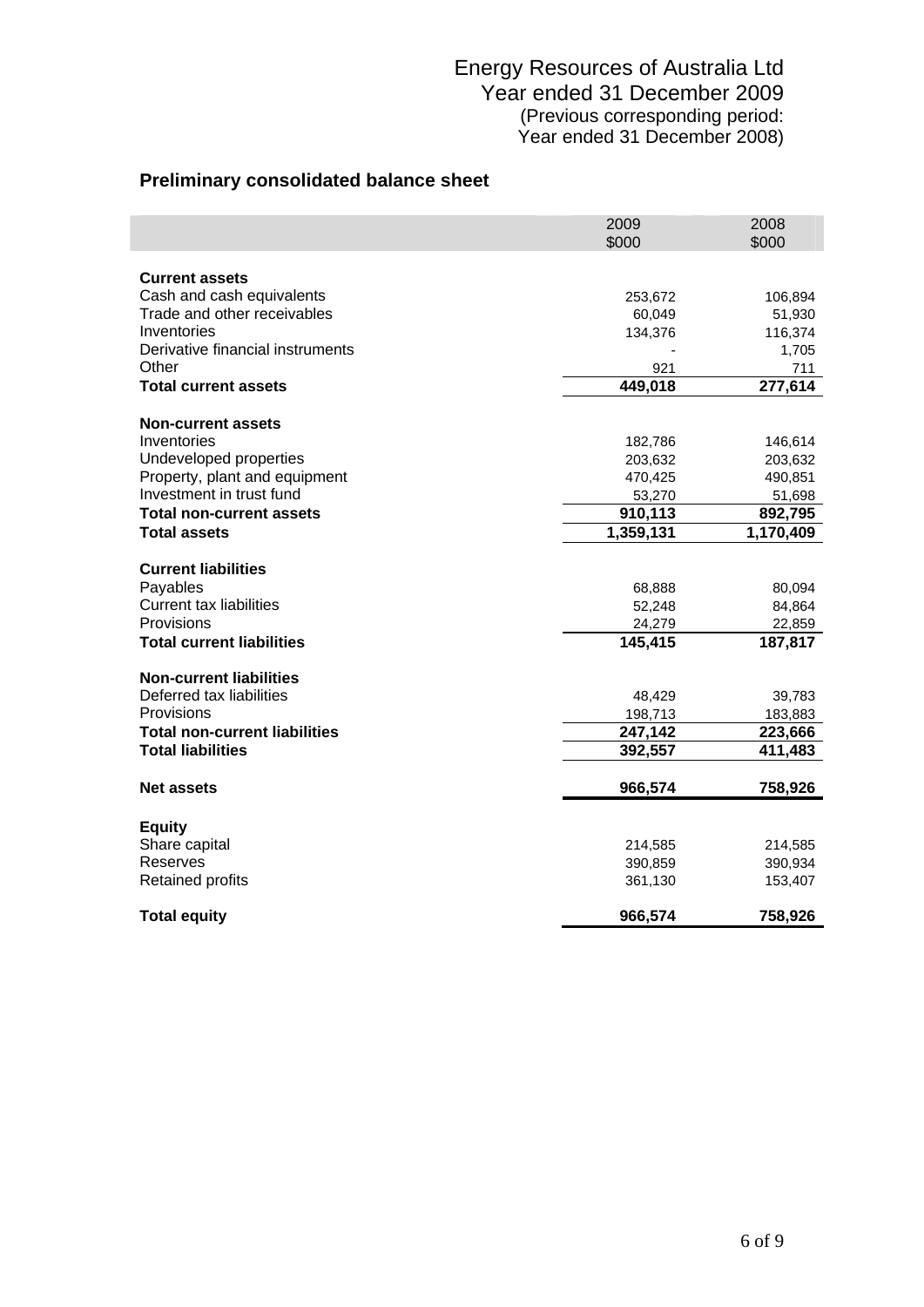# **Preliminary consolidated statement of changes in equity**

|                                                                    | Contributed<br>equity \$'000 | Reserves<br>\$'000 | Retained<br>earnings<br>\$'000 | <b>Total \$'000</b> |
|--------------------------------------------------------------------|------------------------------|--------------------|--------------------------------|---------------------|
| <b>Balance at 1 January 2008</b>                                   | 214,585                      | 406,407            | (14, 971)                      | 606,021             |
| <b>Total comprehensive</b><br>income for the year                  |                              | (13, 434)          | 221,785                        | 208,351             |
| <b>Transactions with owners</b><br>in their capacity as<br>owners: |                              |                    |                                |                     |
| Dividends provided for or<br>paid<br>Employee share options -      |                              |                    | (53, 407)                      | (53, 407)           |
| value of employee services                                         |                              | (2,039)            |                                | (2,039)             |
|                                                                    |                              | (2,039)            | (53, 407)                      | (55, 446)           |
| <b>Balance at 31 December</b>                                      |                              |                    |                                |                     |
| 2008                                                               | 214,585                      | 390,934            | 153,407                        | 758,926             |
| <b>Total comprehensive</b><br>income for the year                  |                              | (1, 193)           | 272,574                        | 271,381             |
| <b>Transactions with owners</b><br>in their capacity as<br>owners: |                              |                    |                                |                     |
| Dividends provided for or<br>paid<br>Employee share options -      |                              |                    | (64, 851)                      | (64, 851)           |
| value of employee services                                         |                              | 1,118              |                                | 1,118               |
|                                                                    |                              | 1,118              | (64, 851)                      | (63, 733)           |
| <b>Balance at 31 December</b>                                      |                              |                    |                                |                     |
| 2009                                                               | 214,585                      | 390,859            | 361,130                        | 966,574             |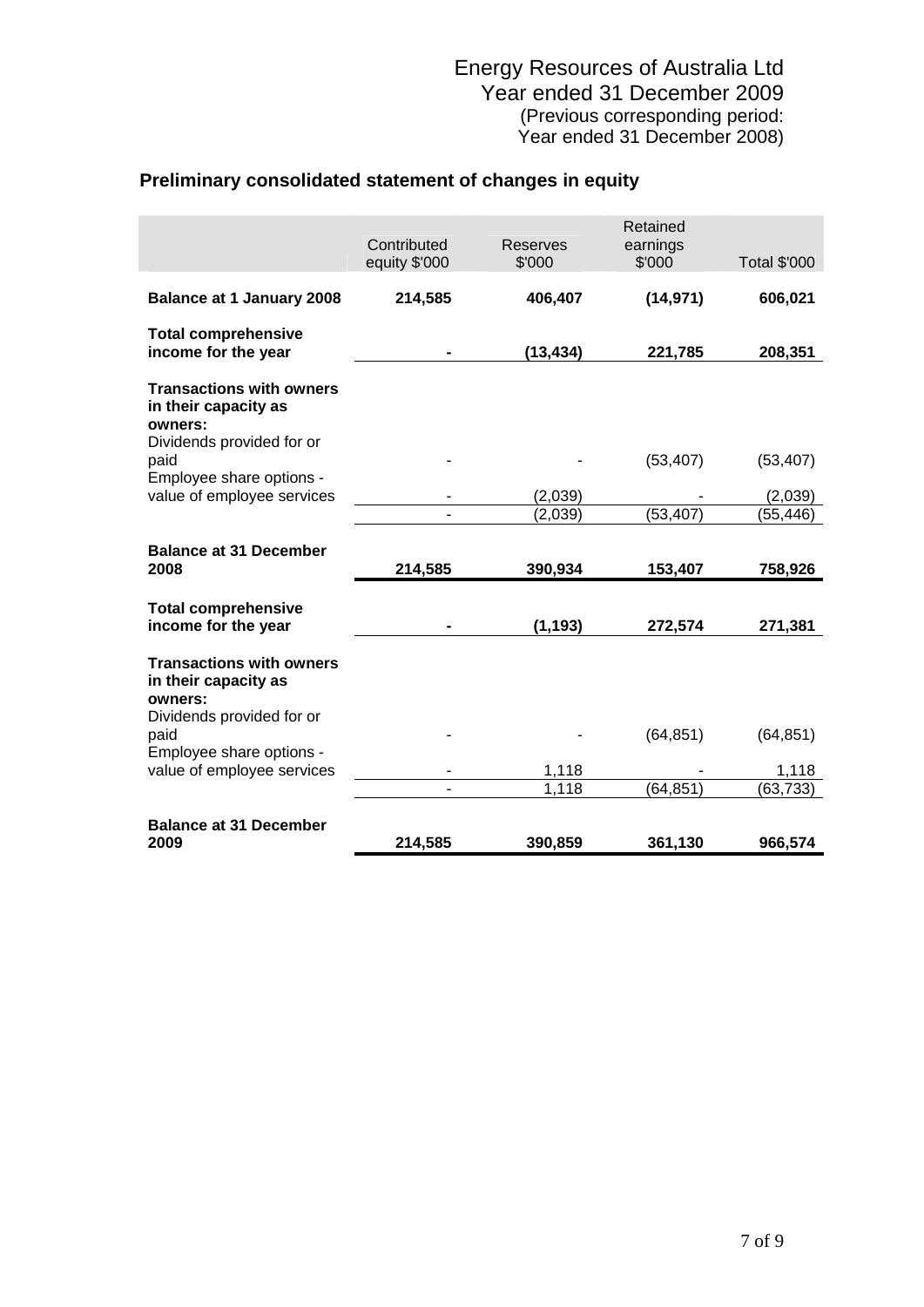# **Preliminary consolidated statement of cash flows**

|                                                                                                   | 2009       | 2008                |
|---------------------------------------------------------------------------------------------------|------------|---------------------|
|                                                                                                   | \$000      | \$000               |
|                                                                                                   | inflows/   | inflows/            |
|                                                                                                   | (outflows) | (outflows)          |
| Cash flows from operating activities                                                              |            |                     |
| Receipts from customers                                                                           | 802,988    | 677,209             |
| Payments to suppliers and employees                                                               | (422, 017) | (389, 016)          |
| Payment for exploration                                                                           | (5, 189)   | (15,608)            |
|                                                                                                   | 375,782    | 272,585             |
| Insurance recoveries                                                                              |            | 187,699             |
| Interest received                                                                                 | 6,048      | 1,778               |
| Borrowing costs paid                                                                              | (1,301)    | (25, 932)           |
| Income taxes paid                                                                                 | (131, 731) | (30, 394)           |
| Net cash inflow from operating activities                                                         | 248,798    | 405,736             |
|                                                                                                   |            |                     |
| Cash flows from investing activities                                                              | (37,076)   |                     |
| Payments for property, plant and equipment<br>Proceeds from sale of property, plant and equipment | 105        | (166, 817)<br>1,600 |
| Net cash outflow from investing activities                                                        | (36, 971)  | (165, 217)          |
|                                                                                                   |            |                     |
| <b>Cash flows from financing activities</b>                                                       |            |                     |
| Proceeds from borrowings                                                                          |            | 216,849             |
| Payment of borrowings                                                                             |            | (313, 134)          |
| Employee share option payments                                                                    | (191)      | (1, 842)            |
| Dividends paid                                                                                    | (64, 851)  | (53,407)            |
| Net cash outflow from financing activities                                                        | (65, 042)  | (151, 534)          |
| Net (decrease)/increase in cash held                                                              | 146,785    | 88,985              |
| Cash at the beginning of the financial year                                                       | 106,894    | 17,729              |
| Effects of exchange rate changes on cash                                                          | 7          | 180                 |
| Cash at the end of the financial year                                                             | 253,672    | 106,894             |